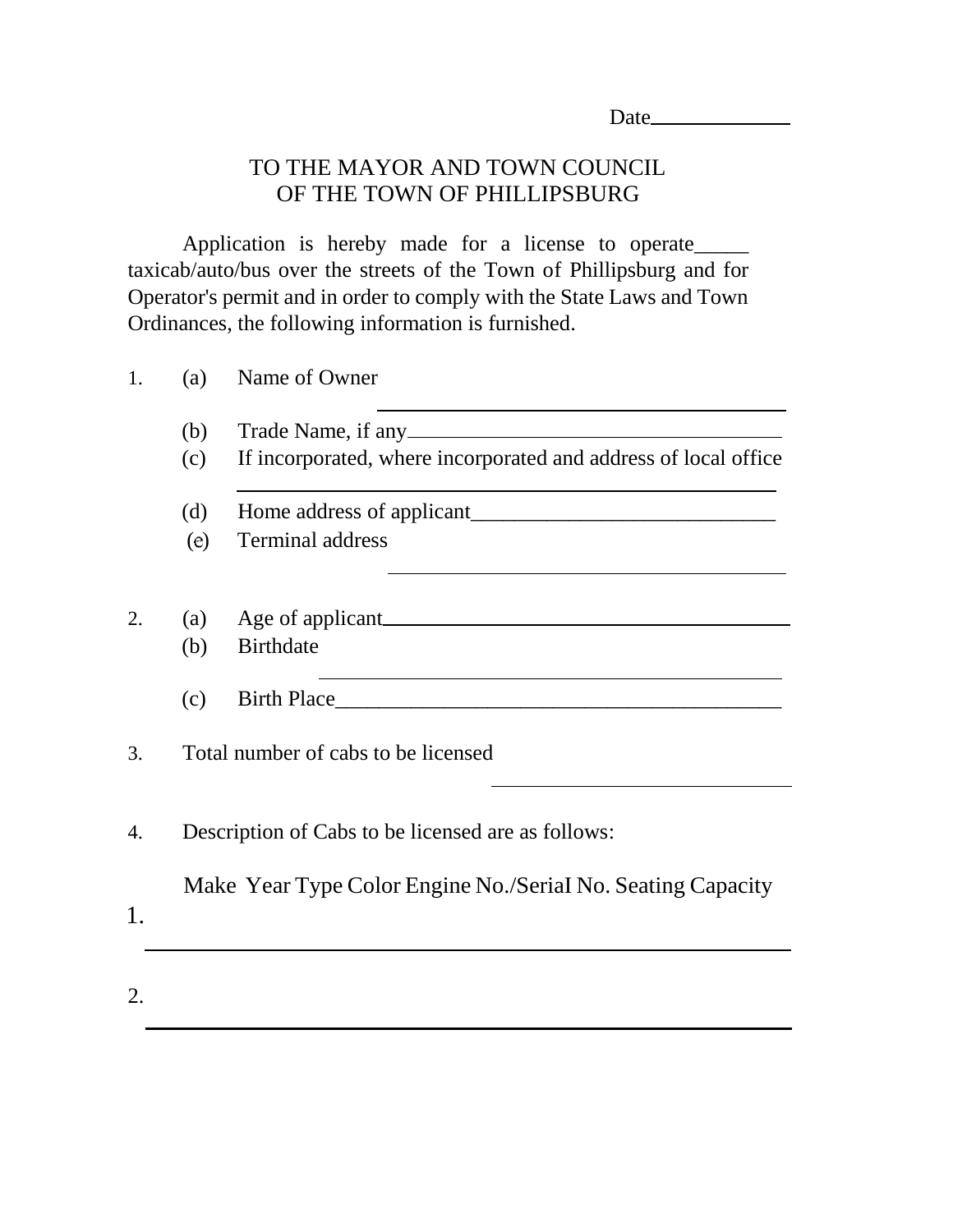| 10. |                                                                                                                                                                                                         |
|-----|---------------------------------------------------------------------------------------------------------------------------------------------------------------------------------------------------------|
|     | All equipment listed above is covered by the required limits of<br>public liability and property damage insurance with                                                                                  |
|     | Company which expires on                                                                                                                                                                                |
|     |                                                                                                                                                                                                         |
|     | and it is further understood and agreed by the aforesaid applicant<br>that no such insurance policy may be cancelled unless 5 days<br>written notice in advance of such cancellation be served upon the |

Town Clerk of the Town of Phillipsburg.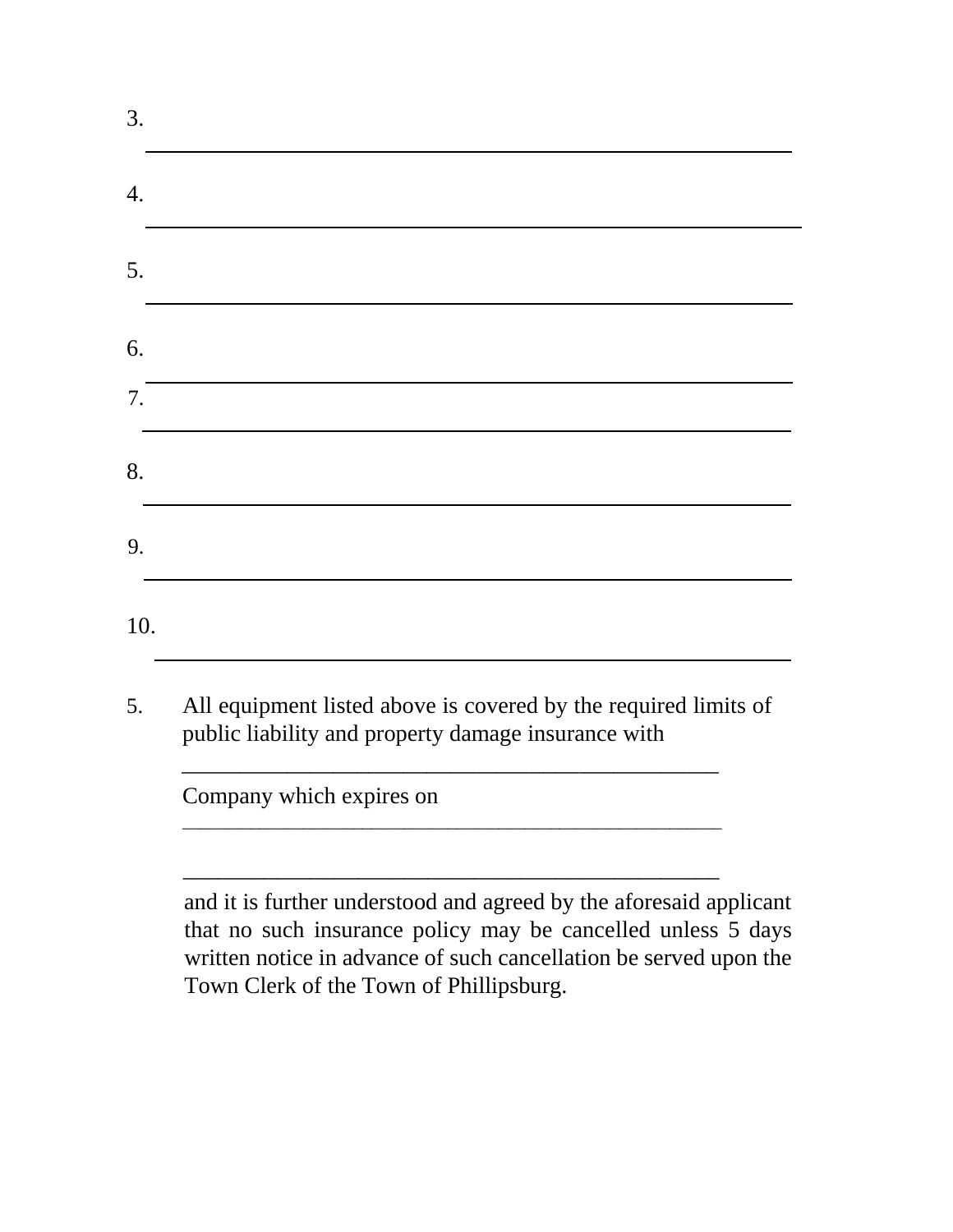- 6. This application is for the fiscal year, from April 1, to March 31.
- 7. Signatures of two responsible property owners and their addresses for reference. \_\_\_\_\_\_\_\_\_\_\_\_\_\_\_\_\_\_\_\_\_\_\_\_\_\_\_\_\_\_\_

\_\_\_\_\_\_\_\_\_\_\_\_\_\_\_\_\_\_\_\_\_\_\_\_\_\_\_\_\_\_\_ \_\_\_\_\_\_\_\_\_\_\_\_\_\_\_\_\_\_\_\_\_\_\_\_\_\_\_\_\_\_\_

\_\_\_\_\_\_\_\_\_\_\_\_\_\_\_\_\_\_\_\_\_\_\_\_\_\_\_\_\_\_\_\_\_

\_\_\_\_\_\_\_\_\_\_\_\_\_\_\_\_\_\_\_\_\_\_\_\_\_\_\_\_\_\_\_\_\_

 $\overline{\phantom{a}}$  , which is a set of the set of the set of the set of the set of the set of the set of the set of the set of the set of the set of the set of the set of the set of the set of the set of the set of the set of th

8. The annual license fee this application.

- 9. The certificate from the Police Department stating that all equipment is in a safe and sanitary condition as per Ordinance No. 822 is attached hereto.
- 10. Has applicant ever been refused a license to date and reasons for such refusal.
- 11. Has applicant ever had a license to operate a taxicab/auto/bus revoked? If so, give date and reasons for such revocation.

\_\_\_\_\_\_\_\_\_\_\_\_\_\_\_\_\_\_\_\_\_\_\_\_\_\_\_\_\_\_\_\_\_\_\_\_\_\_\_\_\_\_\_\_\_\_\_\_\_\_\_

\_\_\_\_\_\_\_\_\_\_\_\_\_\_\_\_\_\_\_\_\_\_\_\_\_\_\_\_\_\_\_\_\_\_\_\_\_\_\_\_\_\_\_\_\_\_\_\_\_\_\_\_

12. Has applicant, in the operations of his taxicab/auto/bus ever caused loss, damage or injury to persons or property? If so, give full details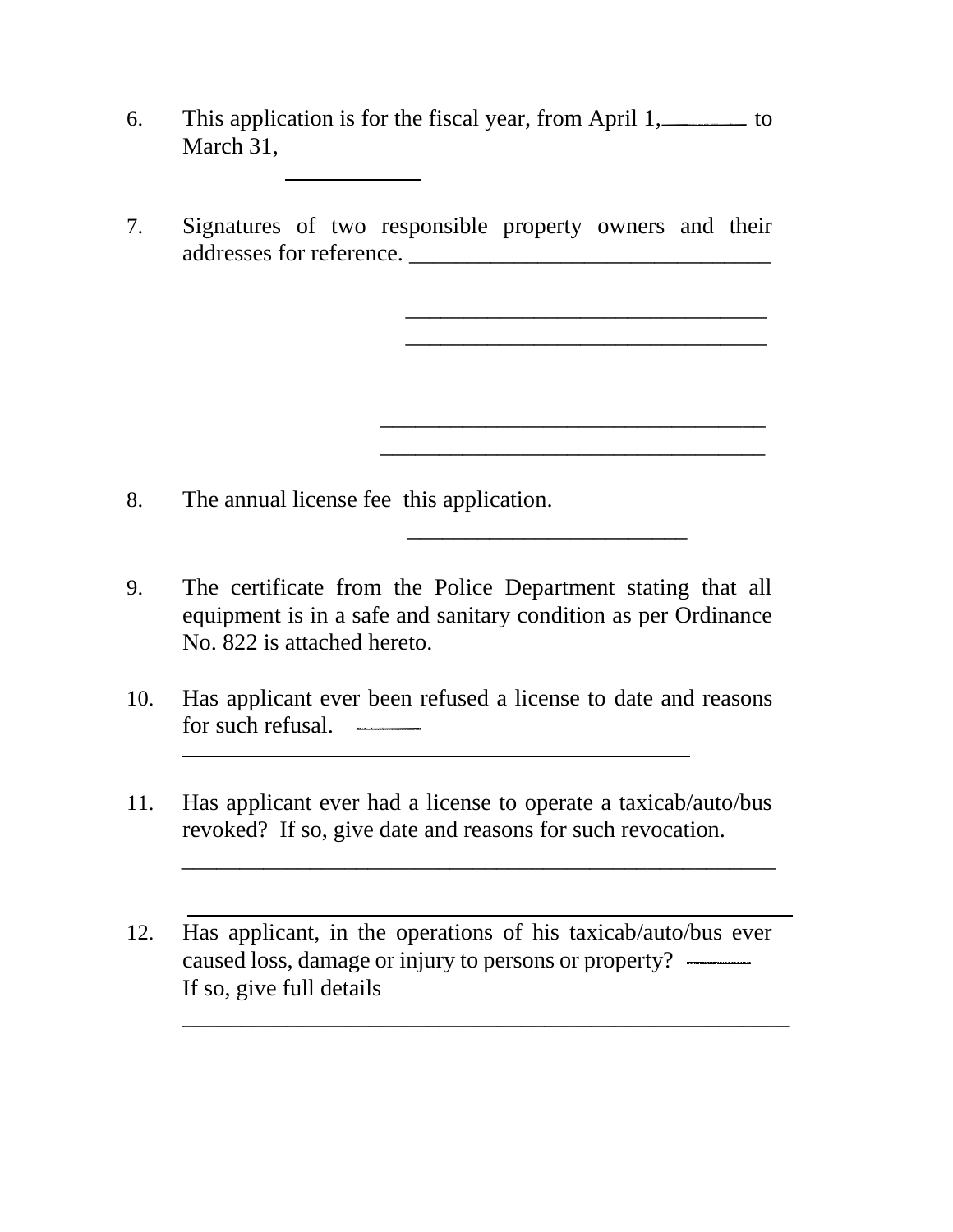| 1.               | Name | Address | State Lic. No. Yrs. Exp. |  |
|------------------|------|---------|--------------------------|--|
| 2.               |      |         |                          |  |
| 3.               |      |         |                          |  |
| $\overline{4}$ . |      |         |                          |  |
| 5.               |      |         |                          |  |
| 6.               |      |         |                          |  |
| $\overline{8}$ . |      |         |                          |  |
| 9.               |      |         |                          |  |
| 10.              |      |         |                          |  |

13. operator's permits are hereby requested for the following:

- 14. IT IS UNDERSTOOD AND AGREED by and between Town Commission and said applicant that if the application is granted and license issued, it shall be upon the following express terms and conditions:
- (a) That the taxicab/auto/bus for which application is hereby made for license shall be operated strictly according to the provisions of the State laws and Town ordinances governing the same.
- (b) That insurance to the full and collectible amount of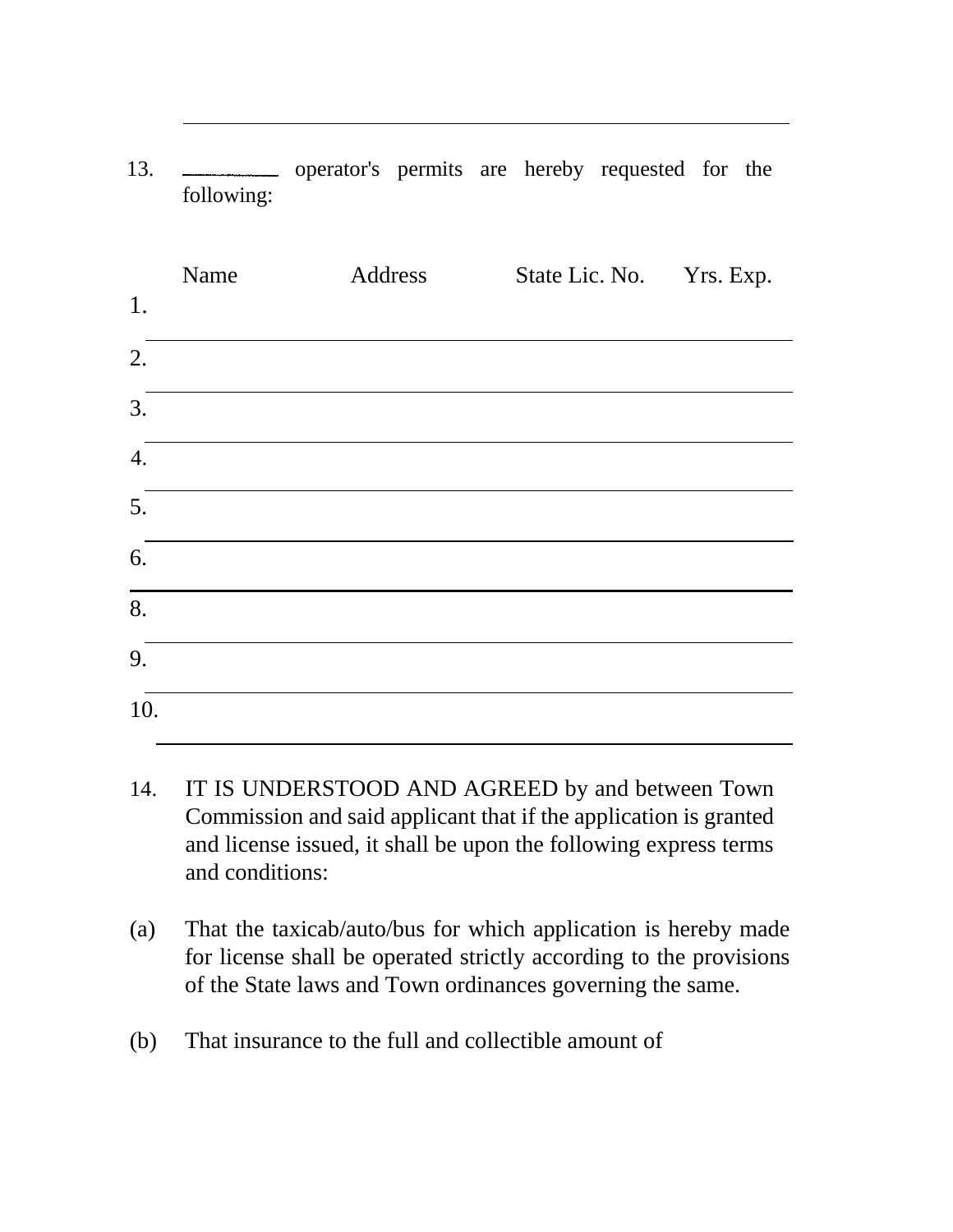\$50,000/\$100,000 Public Liability and \$5,000 property damage shall be furnished and kept in force according to law.

(c) That the license issued under this application may be revoked by said Town Council after notice and hearing, upon failure to furnish and keep in force the insurance and power of attorney or to comply with any terms or conditions imposed by said Town Council.

### POWER OF ATTORNEY

#### 15. KNOW ALL MEN BY THESE PRESENTS:

That I, undersigned do hereby constitute and appoint the Comptroller of the Town of Phillipsburg, Warren County, New Jersey, and his successor or successors in office, my true and lawful attorney for me and in my name to accept service of process, out of court of competent jurisdiction, to be served against me by virtue of the indemnity granted under certain insurance policy or policies filed by me with the Clerk of said Town, in accordance with R.S. 18:16-3 and any amendments or supplements thereto.

IN WITNESS WHEREOF, 1 have hereunto set my hand and seal 

WITNESS:

Applicant

## STATE OF NEW JERSEY COUNTY OF WARREN

1, do hereby swear that all